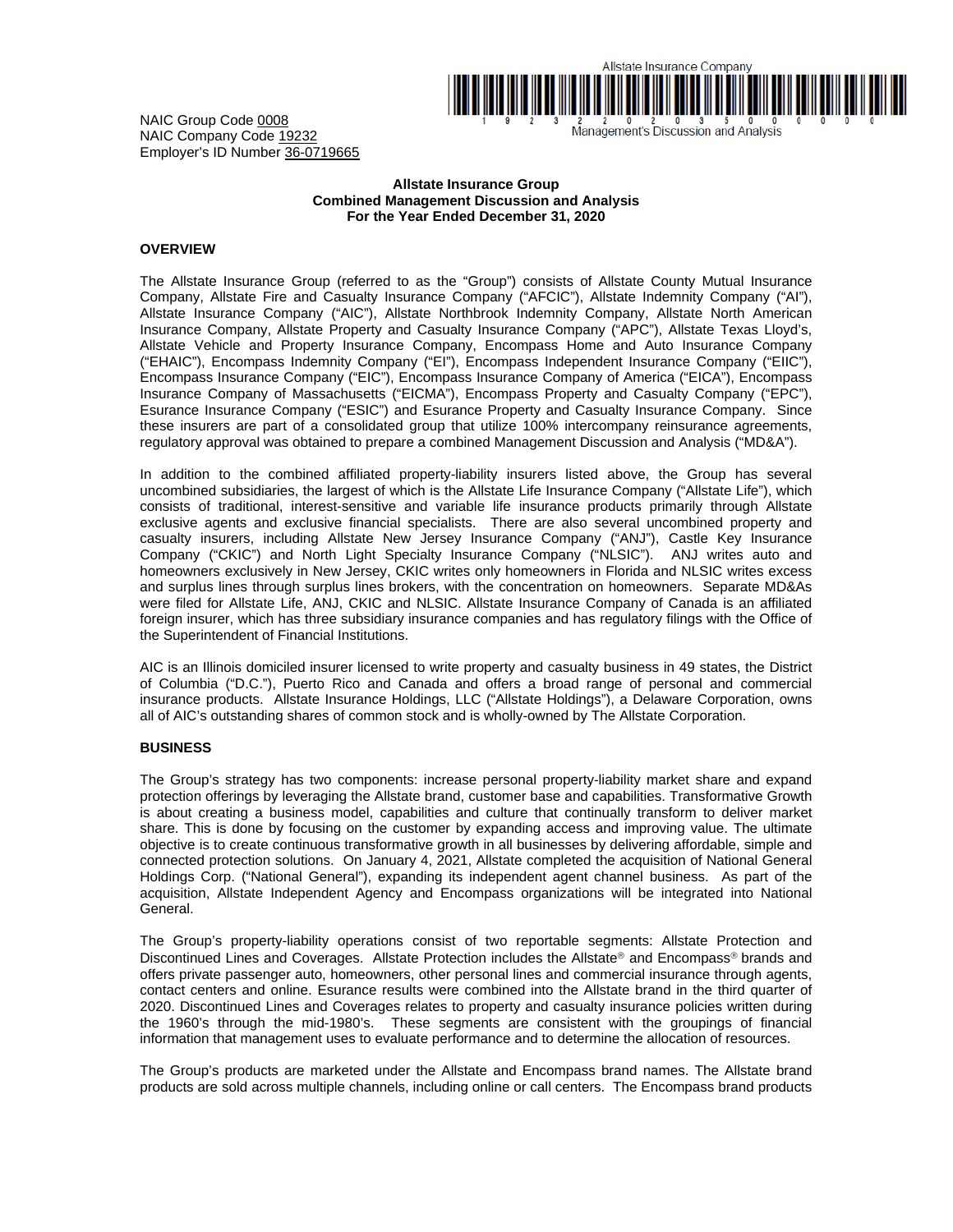are sold through independent agents that serve brand-neutral customers who prefer personal service and support from an independent agent.

The Allstate brand differentiates itself by offering solutions to meet broad-based household protection needs and a comprehensive range of innovative product options and features across distribution channels that best suit each consumer segment. The Your Choice Auto<sup>®</sup> product offers qualified customers to choose from a variety of options, such as Accident Forgiveness, Deductible Rewards®, Safe Driving Bonus® and New Car Replacement. The Allstate House and Home® product features options that include Claim RateGuard®, Claim-Free Bonus, Deductible Rewards® and flexibility in options and coverages, including graduated roof coverage and pricing based on roof type and age for damage related to wind and hail events. In addition, the Group offers a Claim Satisfaction Guarantee® that promises a return of premium to standard auto insurance customers dissatisfied with their claims experience. Bundling Benefits provides auto customers with a qualifying property policy, an auto renewal guarantee and a deductible waiver (when the same event, with the same covered cause of loss, damages both auto and property). Bundling Benefits was offered in 47 states and D.C. as of December 31, 2020. The New Car Replacement Protection replaces a qualifying customer's vehicle (two model years old or less) involved in a total loss accident with a vehicle of the same or similar make and model. New Car Replacement Protection was offered in 50 states and D.C. as of December 31, 2020. The Drivewise<sup>®</sup> program is a telematics-based program, available in 50 states and the District of Columbia as of December 31, 2020, that uses a mobile application or an in-car device to capture driving behaviors and encourage safe driving. The Drivewise program provides customers with information and tools, incentives and driving challenges. For example, in most states, Allstate Rewards<sup>®</sup> provides reward points for safe driving. Milewise®, Allstate's usage-based insurance product, available in 17 states as of December 31, 2020, gives customers flexibility to customize their insurance and pay based on the number of miles they drive. DriveSense® program is a telematic-based program, available in 37 states as of December 31, 2020, that primarily uses a mobile application to capture driving behaviors and reward customers for safe driving.

When an Allstate product is not available, the Group may offer non-proprietary products to consumers through Ivantage and arrangements made with other companies, agencies, and brokers.

Other personal lines sold under the Allstate brand include renters, condominium, landlord, boat, umbrella, manufactured home and stand-alone scheduled personal property.

The acquisition of National General will significantly enhance our strategic position in the independent agency channel and will increase our market share in personal property-liability by over one percentage point and enhance our independent agent-facing technology. It will significantly expand our distribution footprint, leading us to be a top five personal lines carrier in the independent agency distribution channel. Additional expansion opportunities through independent agents also exist in standard auto and homeowners insurance by leveraging Allstate's capabilities.

The Group's pricing and underwriting strategies and decisions are designed to generate sustainable profitable growth. The Group's proprietary database of underwriting and loss experience enables sophisticated pricing algorithms and methodologies to more accurately price risks while also seeking to attract and retain customers in multiple risk segments. A combination of underwriting information, pricing and discounts are also used to achieve a more competitive position and growth. The Group's pricing strategy involves local marketplace pricing and underwriting decisions based on risk evaluation factors to the extent permissible by applicable law and an evaluation of competitors.

Pricing of property products is intended to generate risk-adjusted returns that are acceptable over a longterm period. The Group pursues rate increases to keep pace with loss trends, including losses from catastrophic events and those that are weather-related (such as wind, hail, lightning and freeze not meeting the criteria to be declared a catastrophe) The Group also takes into consideration potential customer disruption, the impact on its ability to market our products, regulatory limitations, competitive position and profitability. In any reporting period, loss experience from catastrophic events and weather-related losses may contribute to negative or positive underwriting performance relative to the expectations incorporated into product pricing.

### **CATASTROPHE MANAGEMENT**

Catastrophe losses are an inherent risk of the property and casualty insurance industry that have contributed, and will continue to contribute, to potentially material year-to-year fluctuations in the Group's results of operations and financial position. The Group defines a "catastrophe" as an event that produces pre-tax losses before reinsurance in excess of \$1 million and involves multiple first party policyholders, or a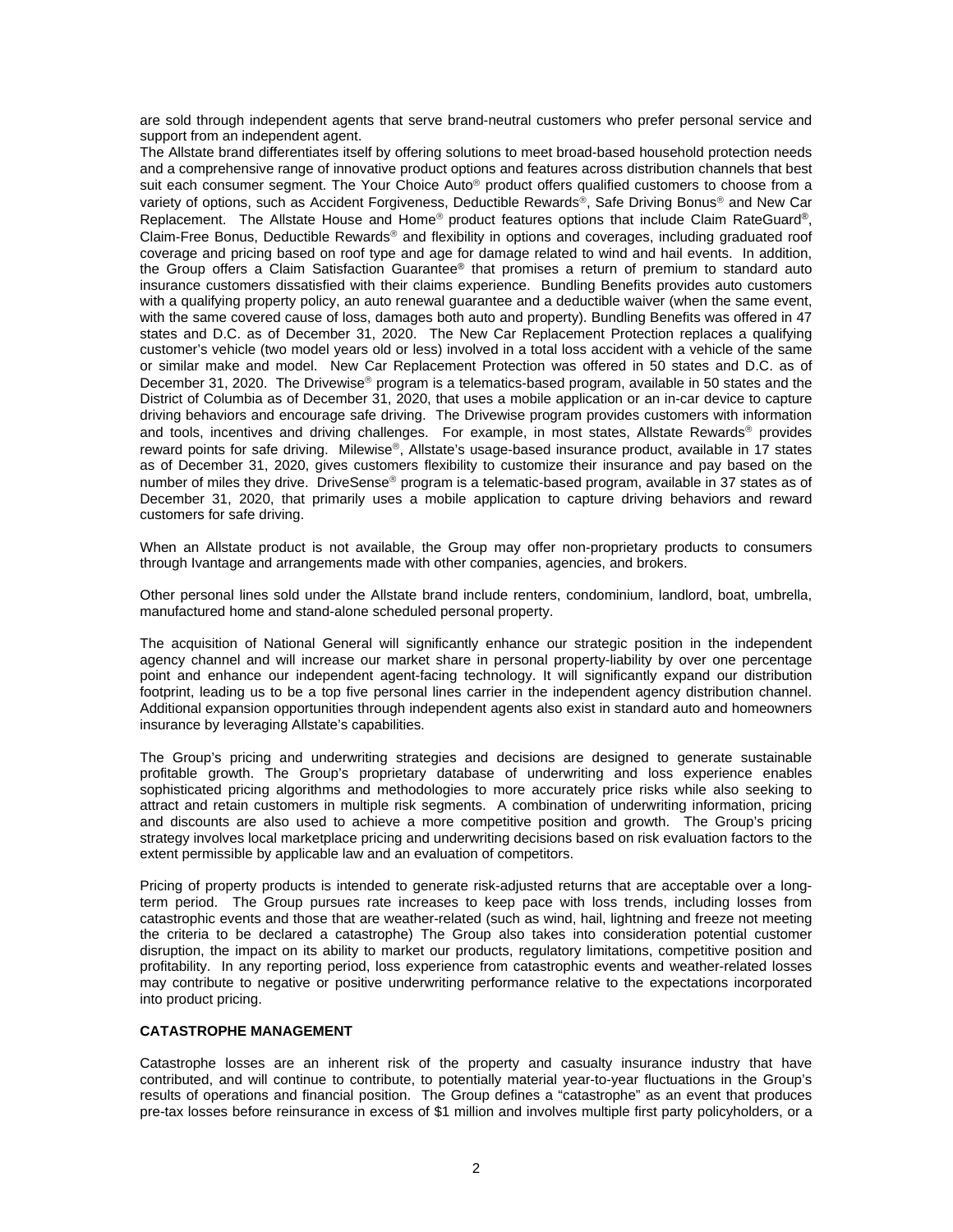winter weather event that produces a number of claims in excess of a preset, per-event threshold of average claims in a specific area, occurring within a certain amount of time following the event. Catastrophes are caused by various natural events including high winds, winter storms and freezes, tornadoes, hailstorms, wildfires, tropical storms, hurricanes, earthquakes and volcanoes. The Group is also exposed to man-made catastrophic events, such as certain types of terrorism or industrial accidents. The nature and level of catastrophes in any period cannot be reliably predicted.

The Group considers the greatest areas of potential catastrophe losses due to hurricanes generally to be major metropolitan centers in counties along the eastern and gulf coasts of the United States. The average premium on a property policy near these coasts is generally greater than in other areas. However, average premiums are often not considered commensurate with the inherent risk of loss. In addition, in various states the Group is subject to assessments from assigned risk plans, reinsurance facilities and joint underwriting associations providing insurance for wind related property losses.

Over time the Group has limited its aggregate insurance exposure to catastrophe losses in certain regions of the country that are subject to high levels of natural catastrophes by our participation in various state facilities. However, the impact of these actions may be diminished by the growth in insured values, and the effect of state insurance laws and regulations. In addition, in various states the Group is required to participate in assigned risk plans, reinsurance facilities and joint underwriting associations that provide insurance coverage to individuals or entities that otherwise are unable to purchase such coverage from private insurers. Because of the Group's participation in these and other state facilities such as wind pools, it may be exposed to losses that surpass the capitalization of these facilities and to assessments from these facilities.

The Group is also working to promote measures to prevent and mitigate losses and make homes and communities more resilient, including enactment of stronger building codes and effective enforcement of those codes, adoption of sensible land use policies, and development of effective and affordable methods of improving the resilience of existing structures.

The Group continues to take actions to maintain an appropriate level of exposure to catastrophic events while continuing to meet the needs of the Group's customer's, including the following:

- Continuing to limit or not offer new homeowners, manufactured home and landlord package policy business in certain coastal geographies.
- Increased capacity in the brokerage platform for customers not offered an Allstate policy.
- We began to write a limited number of homeowners policies in select areas of California in 2016. The Group will continue to renew current policyholders and allow replacement policies for existing customers who buy a new home or change their residence to rental property. The Group has decreased the overall homeowner exposures in California by more than 50% since 2007.
- In certain states, the Group has been ceding wind exposure related to insured property located in wind pool eligible areas.
- Tropical cyclone deductibles are generally higher than all peril deductibles and are in place for a large portion of coastal insured properties.
- Auto comprehensive damage coverage generally includes coverage for flood-related loss. We have additional catastrophe exposure, beyond the property lines, for auto customers who have purchased comprehensive damage coverage
- Offer a homeowners policy available in 43 states, Allstate House and Home®, that provides options of coverage for roof damage including graduated coverage and pricing based on roof type and age.

The Group continues to seek appropriate returns for its risks. This may require further actions, similar to those already taken, in geographies where the Group is not getting appropriate returns. However, the Group may maintain or opportunistically increase its presence in areas where adequate risk adjusted returns can be achieved.

# **DODD-FRANK: COVERED AGREEMENT**

The Secretary of the Treasury (operating through FIO) and the Office of the U.S. Trade Representative ("USTR") are jointly authorized, pursuant to the Dodd-Frank, to negotiate Covered Agreements. A Covered Agreement is a bilateral or multilateral agreement that "relates to the recognition of prudential measures with respect to the business of insurance or reinsurance that achieves a level of protection for insurance or reinsurance consumers that is substantially equivalent to the level of protection achieved under State insurance or reinsurance regulation."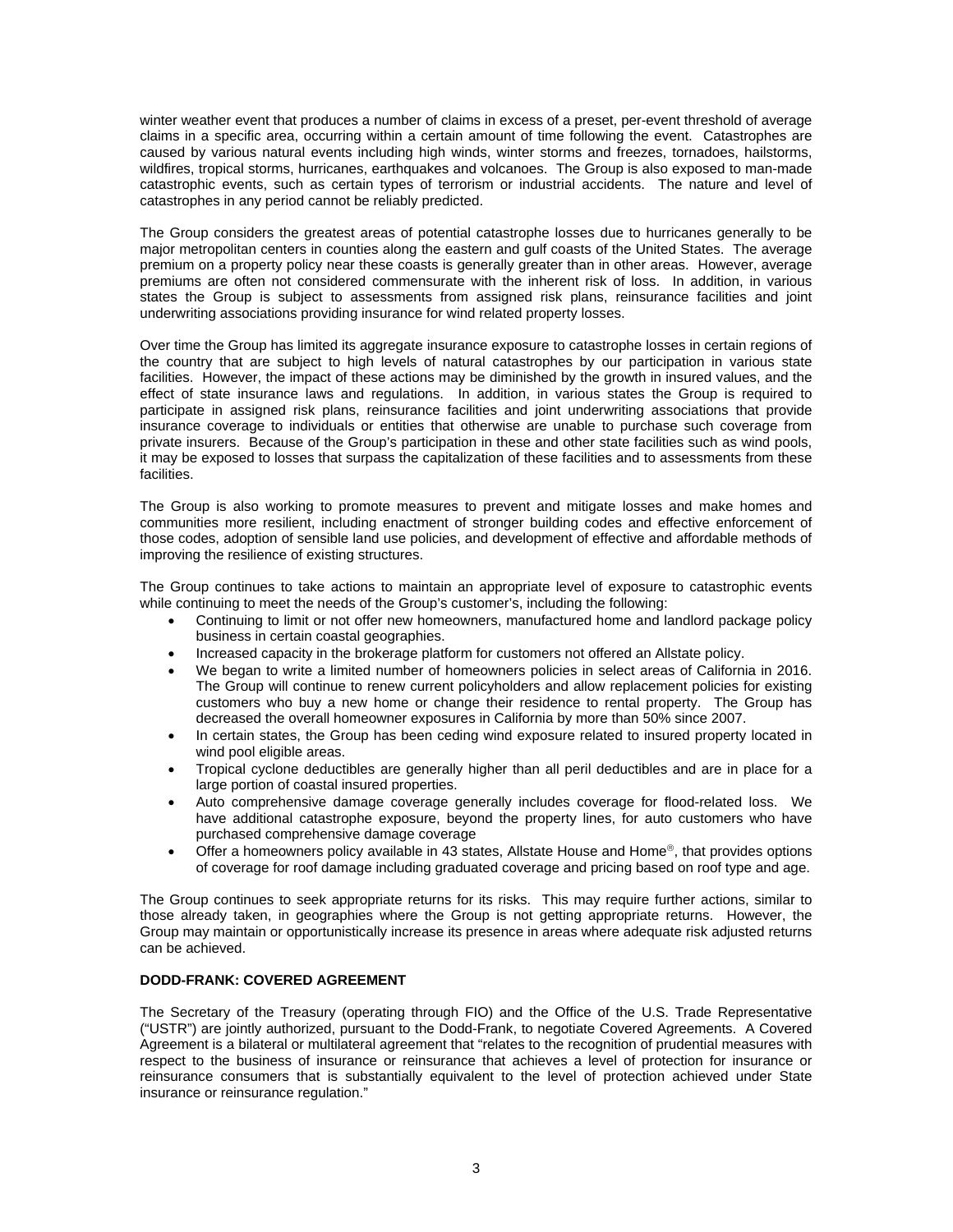On September 22, 2017, the U.S. and European Union ("EU") signed a Covered Agreement. In addition to signing the Covered Agreement, Treasury and the USTR jointly issued a policy statement clarifying how the U.S. views implementation of certain provisions of the Covered Agreement. The policy statement affirms the U.S. system of insurance regulation, including the role of state insurance regulators as the primary supervisors of the business of insurance and addresses several other key provisions of the Covered Agreement for which constituents sought clarity, including prospective application to reinsurance agreements and an affirmation that the Covered Agreement does not require development of a group capital standard or group capital requirement in the U.S.

The U.S. has five years from the date of signing to amend its credit for reinsurance laws and regulations to conform with the requirements of the Covered Agreement or face federal preemption determinations by the FIO. To address the requirements of the Covered Agreement, the National Association of Insurance Commissioners ("NAIC") has formally adopted revisions to its existing credit for reinsurance model law and model regulation to conform with the requirements of the Covered Agreement with the expectation that states will adopt and implement the modified model law and regulation by September 2022.

On December 19, 2018, the U.S. and the United Kingdom ("UK") signed a separate Covered Agreement consistent with the U.S.-EU Covered Agreement to coordinate regulation of the insurance industry doing business in the U.S. and UK. Consistent with the U.S.-EU Covered Agreement (the "Agreement") signed in 2017, Treasury and the USTR also issued a policy statement regarding implementation of the Agreement affirming the role that state insurance regulators play as the primary supervisors of the U.S. insurance industry.

### **DIVISION STATUTE**

On November 27, 2018, the Illinois General Assembly passed legislation authorizing a statute that makes available a process by which a domestic insurance company may divide into two or more domestic insurance companies. The statute, which became effective January 1, 2019, can be used to divide continuing blocks of insurance business from insurance business no longer marketed, or otherwise has been discontinued, into separate companies with separate capital. The statute can also be used for sale to a third party or to manage risks associated with indemnification programs. Before a plan of division can be effected it must be approved according to the organizational documents of the dividing insurer and submitted for approval by the Illinois Department of Insurance.

### **Plan of Division and Merger**

In accordance with the Illinois Domestic Stock Company Law, 215 ILCS 5/35B-1 ("Division law"), AIC, AFCIC, APC, AI, EI, EPC, ESIC and ESPC, filed a Plan of Division dated January 29, 2021 with the Illinois Director of Insurance pursuant to which each company proposes to divide into the company, as surviving Illinois insurance company and a newly created Illinois insurance company that would contain certain inactive Michigan automobile insurance policies that had an outstanding claim reserve on a personal injury claim as of the division date. The Plan of Division requires a public hearing, which was held on March 3, 2021 and is pending approval by the IL DOI and other conditions of the Division law before it can be effective. Immediately following the Division, pursuant to a Merger Agreement and Plan of Merger, four of the newly formed Illinois insurance companies will merge with and into a newly formed Illinois insurance company, ASMI Auto Insurance Company, created for the purposes of being the surviving company in the merger. The Merger Agreement is pending approval by the IL DOI and is dependent upon approval and execution of the Plan of Division before it can be effective.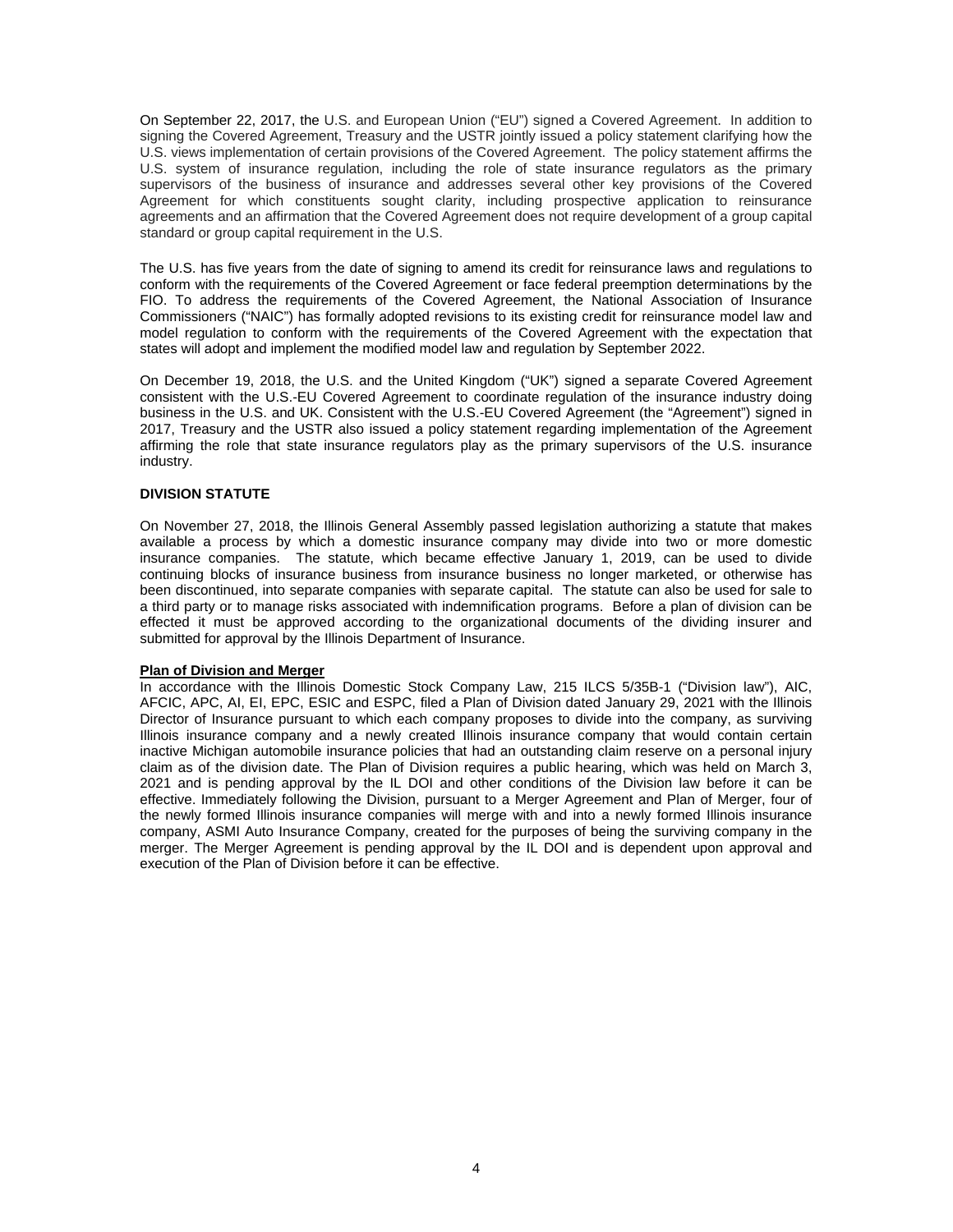## **FINANCIAL POSITION**

| (in millions)                                        |    | 2020   | 2019         |
|------------------------------------------------------|----|--------|--------------|
| Cash and invested assets                             | \$ | 47,968 | \$<br>47,196 |
| Investment income due and accrued                    |    | 295    | 278          |
| Premiums and considerations                          |    | 5,123  | 5,168        |
| Net deferred tax asset                               |    | 724    | 551          |
| Receivables from parent, subsidiaries and affiliates |    | 232    | 202          |
| Other assets                                         |    | 294    | 286          |
| <b>Total assets</b>                                  | S  | 54,636 | \$<br>53,681 |
| Losses and loss adjustment expenses                  | \$ | 17,869 | \$<br>18,055 |
| Commissions payable, contingent commissions          |    |        |              |
| and other similar charges                            |    | 204    | 206          |
| Other expenses                                       |    | 1,547  | 1,277        |
| Current federal and foreign income taxes             |    | 192    | 189          |
| Unearned premiums                                    |    | 11,178 | 11,104       |
| Advance premiums                                     |    | 331    | 302          |
| Payable to parent, subsidiaries and affiliates       |    | 181    | 184          |
| Payable for securities lending                       |    | 898    | 1,275        |
| Accounts payable                                     |    | 410    | 309          |
| Payable for securities                               |    | 401    | 356          |
| Other liabilties                                     |    | 496    | 537          |
| <b>Total liabilties</b>                              |    | 33,707 | 33,794       |
| Capital and surplus                                  |    | 20,929 | 19,887       |
| Total liabilties and capital and surplus             | \$ | 54,636 | \$<br>53,681 |

# **Cash and invested assets**

The Group's investment strategy emphasizes protection of principal and consistent income generation, within a total return framework. This approach has produced competitive returns over the long term and is designed to ensure financial strength and stability for paying claims, while maximizing economic value and surplus growth. Products with lower liquidity needs, such as auto insurance and discontinued lines and coverages, and capital create capacity to invest in less liquid higher yielding bond securities, performancebased investments such as limited partnerships and equity securities. Products with higher liquidity needs, such as homeowners insurance, are invested primarily in high quality liquid bond securities.

The Group identifies a strategic asset allocation which considers both the nature of the liabilities and the risk and return characteristics of the various asset classes in which it invests. This allocation is informed by our long-term and market expectations, as well as other considerations such as risk appetite, portfolio diversification, duration, desired liquidity and capital. Within appropriate ranges relative to strategic allocations, tactical allocations are made in consideration of prevailing and potential future market conditions. We manage risks that involve uncertainty related to interest rates, credit spreads, equity returns and currency exchange rates.

The Group utilizes two primary strategies to manage risks and returns and to position the portfolio to take advantage of market opportunities while attempting to mitigate adverse effects. As strategies and market conditions evolve, the asset allocation may change or assets may move between strategies.

*Market-based* strategy includes investments primarily in public bonds and equity securities. It seeks to deliver predictable earnings aligned to business needs and take advantage of short-term opportunities primarily through public and private bond investments and public equity securities. As of December 31, 2020, 86% of the portfolio follows this strategy with 68% in bonds and 14% in common stocks.

*Performance-based* strategy seeks to deliver attractive risk-adjusted returns and supplement market risk with idiosyncratic risk. Returns are impacted by a variety of factors including general macroeconomic and public market conditions as public benchmarks are often used in the valuation of underlying investments. Variability in earnings will also result from the performance of the underlying assets or business and the timing of sales of those investments. Earnings from the sales of investments may be recorded as net investment income or realized capital gains and losses. The portfolio, which primarily includes private equity and real estate with a majority being limited partnerships, is diversified across a number of characteristics, including managers or partners, vintage years, strategies, geographies (including international) and industry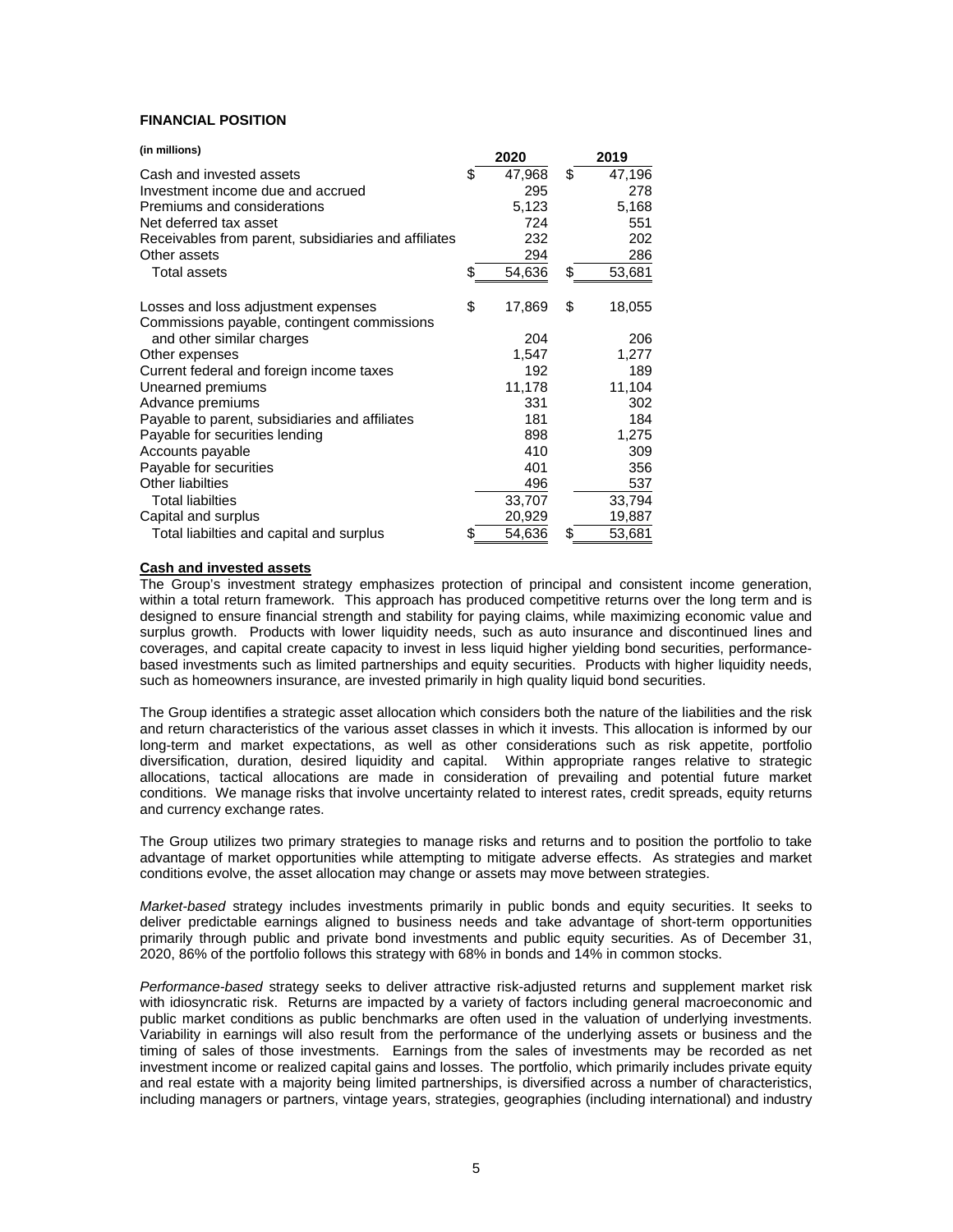sectors or property types. These investments are generally illiquid in nature, often require specialized expertise, typically involve a third-party manager, and often enhance returns and income through transformation at the company or property level. A portion of these investments seek returns in markets or asset classes that are dislocated or special situations, primarily in private markets. As of December 31, 2020, 14% of the portfolio follows this strategy with 77% in other invested assets primarily invested in limited partnerships.

### **Portfolio composition by investment strategy**

The Group continues to increase performance-based investments in the portfolio, consistent with the ongoing strategy to have a greater proportion of return derived from idiosyncratic asset or operating performance.

The Group has a comprehensive portfolio monitoring process to identify and evaluate each security that may be other-than-temporarily impaired. The Group's portfolio monitoring process includes a quarterly review of all securities to identify instances where the fair value of a security compared to amortized cost (for bonds) or cost (for stocks) is below established thresholds. The process also includes the monitoring of other impairment indicators such as ratings, ratings downgrades and payment defaults.

The following table presents the investment portfolio by strategy as of December 31:

|                                | 2020 |                |   |                 | 2019   |     |        |
|--------------------------------|------|----------------|---|-----------------|--------|-----|--------|
| (\$ in millions)               |      | <b>Market-</b> |   | Performance-    |        |     |        |
|                                |      | based          |   | based           | Total  |     | Total  |
| <b>Bonds</b>                   | S.   | 32,673         | S | 97 <sup>°</sup> | 32.770 | \$. | 29,177 |
| <b>Preferred stocks</b>        |      | 65             |   | 8               | 73     |     | 84     |
| Common stocks                  |      | 6,496          |   | 1,196           | 7,692  |     | 10,156 |
| Mortgage loans on real estate  |      | 575            |   |                 | 575    |     | 539    |
| Real estate                    |      | 33             |   | 268             | 301    |     | 354    |
| Cash and cash equivalents      |      | 732            |   |                 | 732    |     | 346    |
| Short-term investments         |      | 187            |   |                 | 187    |     | 787    |
| Derivatives                    |      | 22             |   | 5               | 27     |     | 20     |
| Other invested assets          |      | 350            |   | 5,261           | 5,611  |     | 5,733  |
| Total cash and invested assets |      | 41,133         | S | 6,835 \$        | 47,968 | \$. | 47,196 |
| Percent to total               |      | 86%            |   | 14%             | 100%   |     |        |

Total invested assets increased \$772 million, or 2%, compared to prior year. Explanations for the more significant items follow.

## **Bonds**

The Group's bond portfolio consists of corporate public and privately placed bonds, municipal bonds, U.S. government bonds, asset-backed securities ("ABS"), mortgage-backed securities ("MBS") and foreign government bonds.

As of December 31, 2020, 81.5% of the consolidated bond portfolio was rated investment grade quality, which is defined as having a NAIC designation of 1 or 2, a Moody's rating of Aaa, Aa, A or Baa, a rating of AAA, AA, A or BBB from S&P Global Ratings ("S&P") a comparable rating from another nationally recognized rating agency, or a comparable internal rating if an externally provided rating is not available. There was no significant change in the bond portfolio quality distribution from the prior year.

Bonds with an NAIC designation of 1 or 2, including loan-backed and structured securities and excluding Securities Valuation Office-identified investments, are reported at amortized cost using the effective yield method. Bonds with an NAIC designation of 3 through 6 are reported at the lower of amortized cost or fair value, with the difference reflected in unassigned surplus as unrealized capital loss.

Corporate public bonds totaled \$16.07 billion as of December 31, 2020 compared to \$13.37 billion as of December 31, 2019. As of December 31, 2020, the portfolio also contained \$8.04 billion of privately placed corporate obligations, compared to \$5.89 billion as of December 31, 2019. Corporate privately placed securities primarily consist of corporate issued senior debt securities that are negotiated with the borrower or are issued by public entities in unregistered form. Privately placed corporate obligations may contain structural security features such as financial covenants and call protections that provide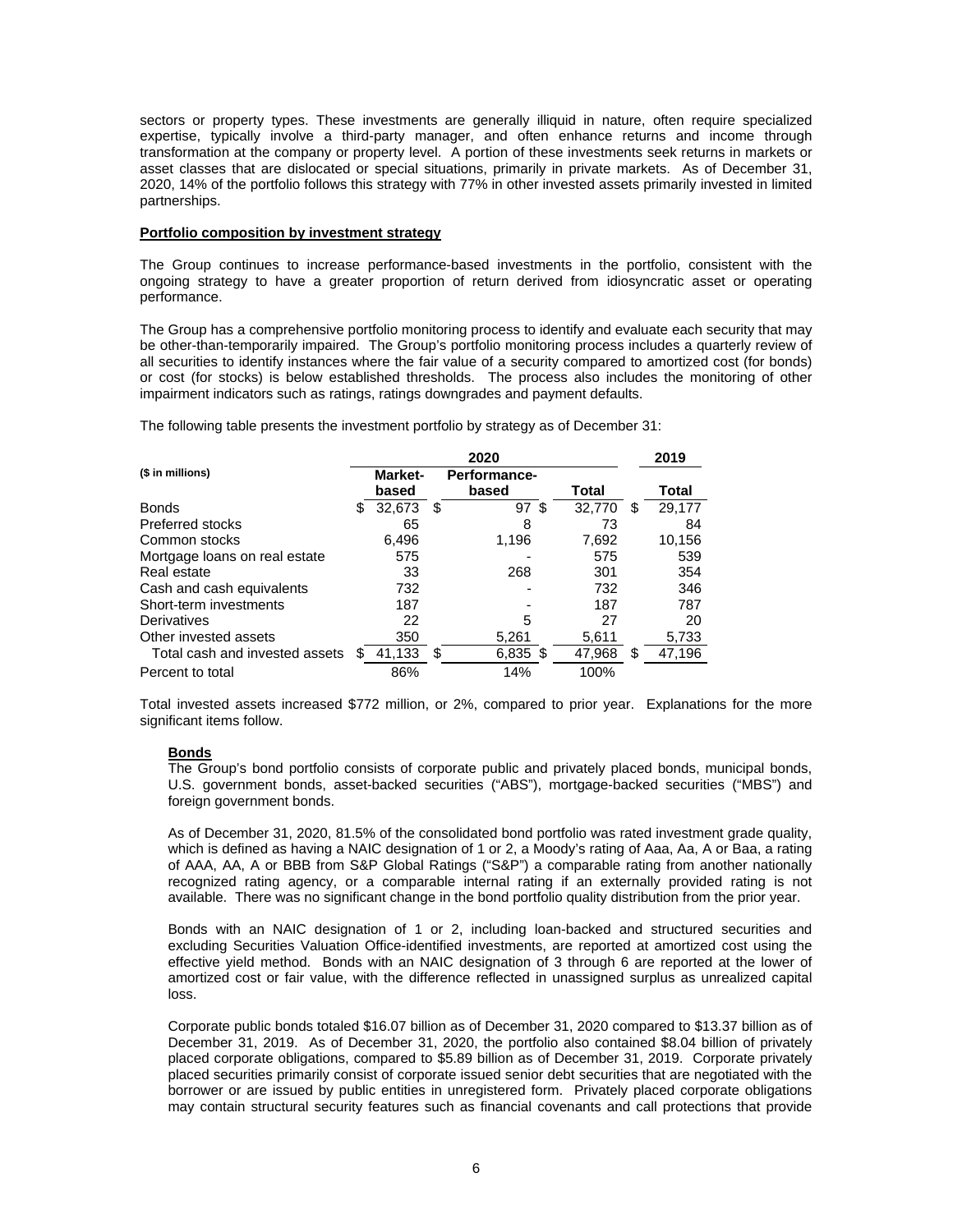investors greater protection against credit deterioration, reinvestment risk or fluctuations in interest rates than those typically found in publicly registered debt securities. As of December 31, 2020, 88% of the corporate public bonds and 51% of the corporate privately placed securities were rated investment grade.

Municipal bonds totaled \$6.17 billion as of December 31, 2020 compared to \$5.62 billion as of December 31, 2019. The municipal bond portfolio as of December 31, 2020 consisted of 4,045 issues and is made up of 1,006 issuers. The largest exposure to a single issuer was 1.7% of the municipal bond portfolio. Corporate entities were the ultimate obligors of less than 1% of the municipal bond portfolio. As of December 31, 2020, 100% of the Municipal bonds were rated investment grade.

U.S. government bonds totaled \$1.54 billion as of December 31, 2020 compared to \$3.40 billion as of December 31, 2019. As of December 31, 2020, 100% of the U.S. government bonds were rated investment grade.

ABS totaled \$871 million as of December 31, 2020 compared to \$670 million as of December 31, 2019 . Credit risk is managed by monitoring the performance of the underlying collateral. Many of the securities in the ABS portfolio have credit enhancement with features such as overcollateralization, subordinated structures, reserve funds, guarantees or insurance.

MBS totaled \$48 million as of December 31, 2020 compared to \$170 million as of December 31, 2019. The MBS portfolio is subject to interest rate risk, but unlike other fixed income securities, is additionally subject to prepayment risk from the underlying mortgages.

Foreign government bonds totaled \$38 million as of December 31, 2020 compared to \$55 million as of December 31, 2019.

The fair value of all bonds was \$34.83 billion and \$30.18 billion as of December 31, 2020 and 2019, respectively. As of December 31, 2020, unrealized net capital gains on the bond portfolio, which are calculated as the difference between statement value and fair value, were \$2.06 billion compared to \$1.01 billion as of December 31, 2019.

## **Equity securities**

Equity securities include \$7.7 billion of common and \$73 million of non-redeemable preferred stocks, and investments in affiliates as of December 31, 2020 compared to \$10.16 billion of common and \$84 million of non-redeemable preferred stocks, and investments in affiliates as of December 31, 2019. The net decrease was due to the reduction in the equity portfolio initiative with proceeds invested in investment grade corporate and treasury bonds.

## **Cash and cash equivalents**

Cash and cash equivalents increased \$386 million due to a change in the NAIC Accounting Practices and Procedures Manual ("APPM") requirements for Statements of Statutory Accounting Principles No. 2R, *Cash, Cash Equivalents, Drafts and Short-Term Investments,* of cash equivalents including an investment of \$777 million in the Allstate Short term pool as of December 31, 2020.

### **Short-term investments**

The \$600 million decrease in short-term investments was primarily due to a change in APPM requirements as described above. As of December 31, 2019, investments in the Short term pool were included in short-term investments and were stated at the net asset value as a practical expedient to determine fair value.

### **Other invested assets**

The \$122 million increase in other invested assets was driven by the market value change of limited partnerships. Limited partnership interests include interests in private equity funds, real estate funds and other funds.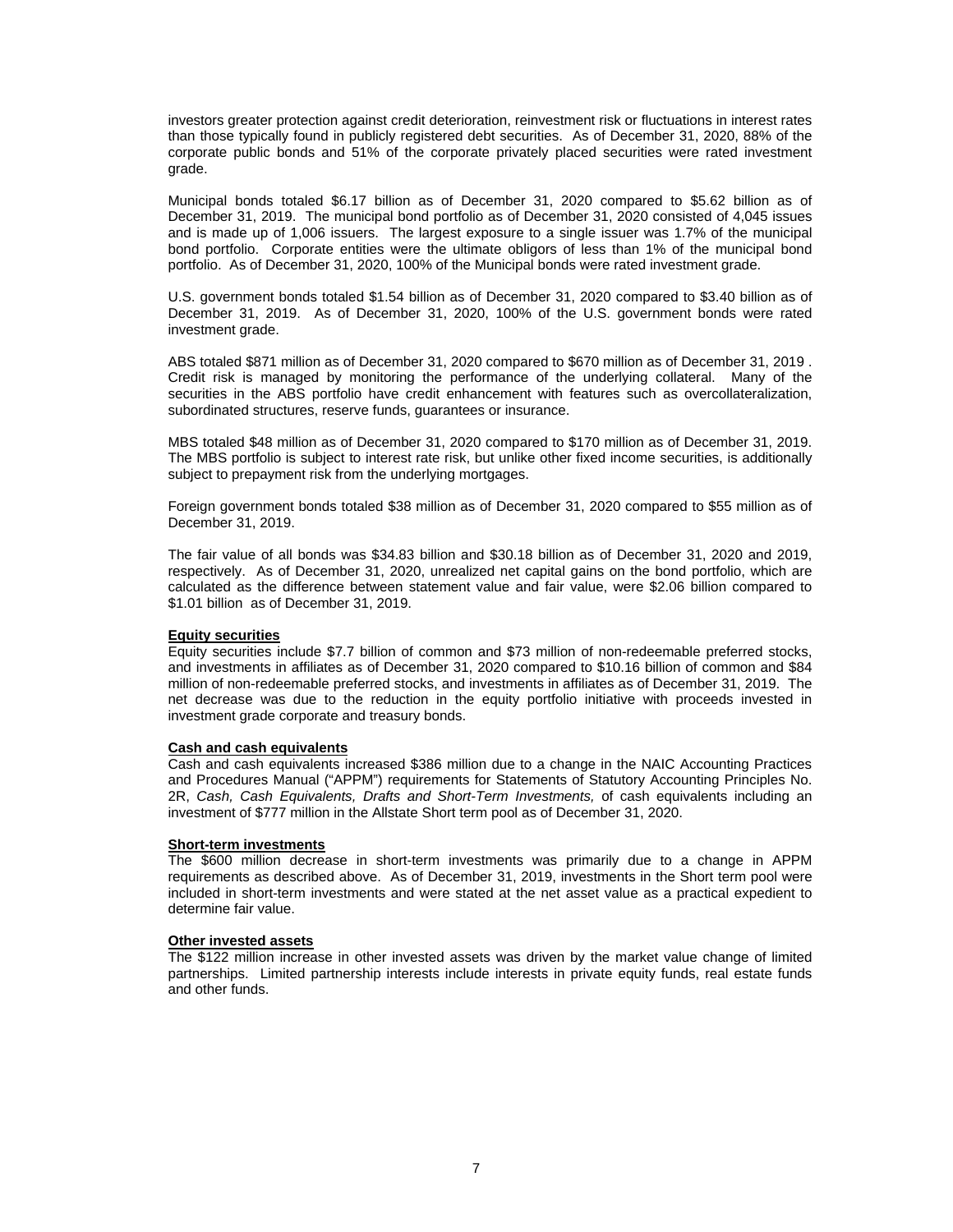### **Off-balance sheet financial instruments**

The contractual amounts of off-balance-sheet financial instruments as of December 31 were as follows:

| 2019  |
|-------|
| 1.778 |
| 47    |
| 57    |
|       |
|       |

 $<sup>(1)</sup>$  Beginning December 31, 2020, commitments to invest in real estate are included within commitments</sup> to invest in limited partnerships interests.

Commitments to invest in limited partnership interests represent agreements to acquire new or additional participation in certain limited partnership investments. AIC enters into these agreements in the normal course of business.

Private placement commitments represent commitments to purchase private placement debt and private equity securities at a future date. AIC enters into these agreements in the normal course of business.

Other loan commitments are agreements to lend to a borrower provided there is no violation of any condition established in the contract. AIC enters into these agreements to commit to future loan fundings at predetermined interest rates. Commitments have either fixed or varying expiration dates or other termination clauses.

Commitments to invest in real estate represent an agreement to provide additional capital for the development of real estate property. AIC enters into these agreements in the normal course of business. Beginning December 31, 2020, commitments to invest in real estate are included with commitments to invest in limited partnership interests.

The contractual amounts represent the amount at risk if the contract was fully drawn upon, the counterparty defaults and the value of any underlying security becomes worthless.

AIC does not require collateral or other security to support off-balance-sheet financial instruments with credit risk.

### **Non-Investment Grade Investments**

The Group's investment policy allows it to purchase and hold below investment grade securities. The Group believes with quality research and underwriting, these securities complement its broader investment strategy and provide the appropriate level of return for the increased risk.

### **Reserves for losses and loss adjustment expenses**

Incurred losses and loss adjustment expenses represent the sum of paid losses, loss adjustment expenses and reserve changes in the calendar year. This expense included net losses from catastrophes of \$2.72 billion and \$2.50 billion in 2020 and 2019, respectively. Activity in the reserve for losses and loss adjustment expenses is summarized as follows:

| (in millions)             |   | 2020   | 2019         |
|---------------------------|---|--------|--------------|
| Balance at January 1      | S | 18,055 | 17,618<br>\$ |
| Incurred related to       |   |        |              |
| Current year              |   | 20,626 | 22,017       |
| Prior years               |   | (333)  | 49)          |
| <b>Total incurred</b>     |   | 20,293 | 21,968       |
| Paid related to:          |   |        |              |
| Current year              |   | 13,206 | 14,014       |
| Prior years               |   | 7,273  | 7,517        |
| Total paid                |   | 20,479 | 21,531       |
| Balance as of December 31 |   | 17,869 | 18,055<br>\$ |

Incurred losses and loss adjustment expenses attributable to insured events of prior years were \$(333) million and \$(49) million as a result of the reestimation of unpaid losses and loss adjustment expenses for the years ended December 31, 2020 and 2019, respectively. These changes were generally the result of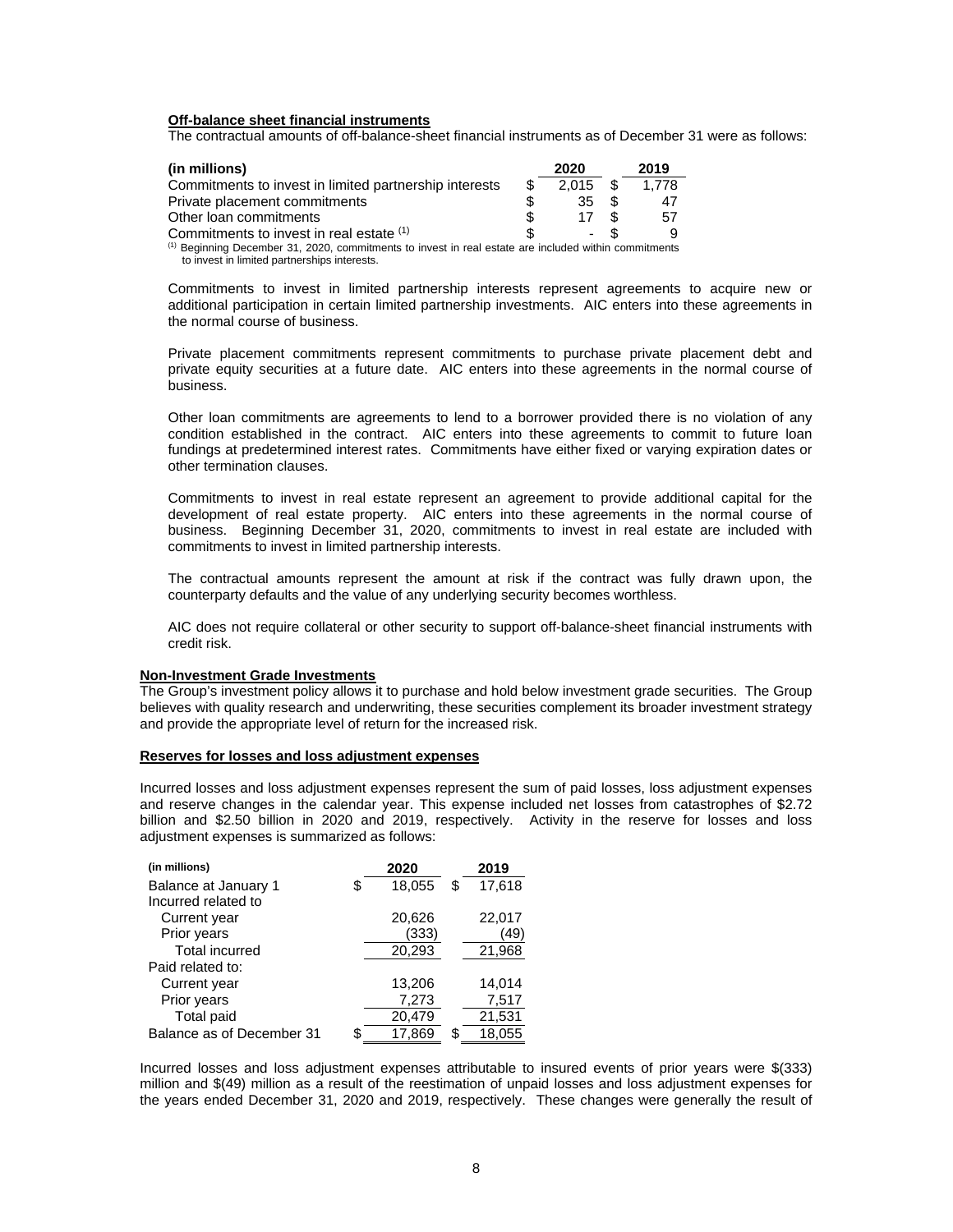ongoing analyses of recent loss development trends. Initial estimates were revised as additional information regarding claims became known.

#### **Unsecured reinsurance recoverables**

The Group has unsecured reinsurance recoverables that exceeded 3% of policyholder surplus as of December 31 as follows:

| (\$ in millions)                                 | <b>NAIC</b> |            |       |       |
|--------------------------------------------------|-------------|------------|-------|-------|
|                                                  | Group       |            |       |       |
| Reinsurer                                        | Code        | FEIN       | 2020  | 2019  |
| Michigan Catastrophic Claim Association ("MCCA") | 0000        | AA-9991159 | 5.645 | 5.503 |

The MCCA is a statutory indemnification mechanism for member insurers' qualifying personal injury protection claims paid for the unlimited lifetime medical benefits above the applicable retention level for qualifying injuries from automobile, motorcycle and commercial vehicle accidents. Indemnification recoverables on paid and unpaid claims, including IBNR, as of December 31, 2020 and 2019 include \$5.65 billion and \$5.50 billion, respectively, from the MCCA for its indemnification obligation. The MCCA is funded by annually assessing participating member companies actively writing motor vehicle coverage in Michigan on a per vehicle basis that is currently \$100 per vehicle insured. The MCCA's calculation of the annual assessment is based upon the total of members' actuarially determined present value of expected payments on lifetime claims by all persons expected to be catastrophically injured in that year and ultimately qualify for MCCA reimbursement, its operating expenses, and adjustments for the amount of excesses or deficiencies in prior assessments. The MCCA has also included its calculation of the impacts of the auto insurance reforms which have begun to phase in since their passage in June 2019, including the personal injury protection medical fee schedule that becomes effective July 2, 2021. The assessment is incurred by the Group as policies are written and recovered as a component of premiums from the Group's customers. The MCCA indemnifies qualifying claims of all current and former member companies (whether or not actively writing motor vehicle coverage in Michigan) for qualifying claims and claims expenses incurred while the member companies were actively writing the mandatory personal injury protection coverage in Michigan. Member companies actively writing automobile coverage in Michigan include the MCCA annual assessments in determining the level of premiums to charge insureds in the state. As required for member companies by the MCCA, the Group reports covered paid and unpaid claims to the MCCA when estimates of loss for a reported claim are expected to exceed the retention level, the claims involve certain types of severe injuries, or there are litigation demands received suggesting the claim value exceeds certain thresholds. The retention level is adjusted upward every other MCCA fiscal year by the lesser of 6% or the increase in the Consumer Price Index. The retention level will be \$600 thousand per claim for the fiscal twoyears ending June 30, 2022 compared to \$580 thousand per claim for the fiscal two-years ending June 30, 2020. The MCCA is obligated to fund the ultimate liability of member companies' qualifying claims and claim expenses. The MCCA does not underwrite the insurance coverage or hold any underwriting risk. The MCCA indemnifies members as qualifying claims are paid and billed by members to the MCCA. Unlimited lifetime covered losses result in significant levels of ultimate incurred claim reserves being recorded by member companies along with offsetting indemnification recoverables. Disputes with claimants over coverage on certain reported claims can result in additional losses, which may be recoverable from the MCCA, excluding litigation expenses. There is currently no method by which insurers are able to obtain the benefit of managed care programs to reduce claims costs through the MCCA. The MCCA prepares statutory-basis financial statements in conformity with accounting practices prescribed or permitted by the State of Michigan Department of Insurance and Financial Services ("MI DOI"). The MI DOI has granted the MCCA a statutory permitted practice that expires in June 30, 2022 to discount its liabilities for loss and loss adjustment expense. As of June 30, 2020, the date of its most recent annual financial report, the MCCA had cash and invested assets of \$23.41 billion and an accumulated surplus of \$2.44 billion. The permitted practice reduced the accumulated deficit by \$34.73 billion.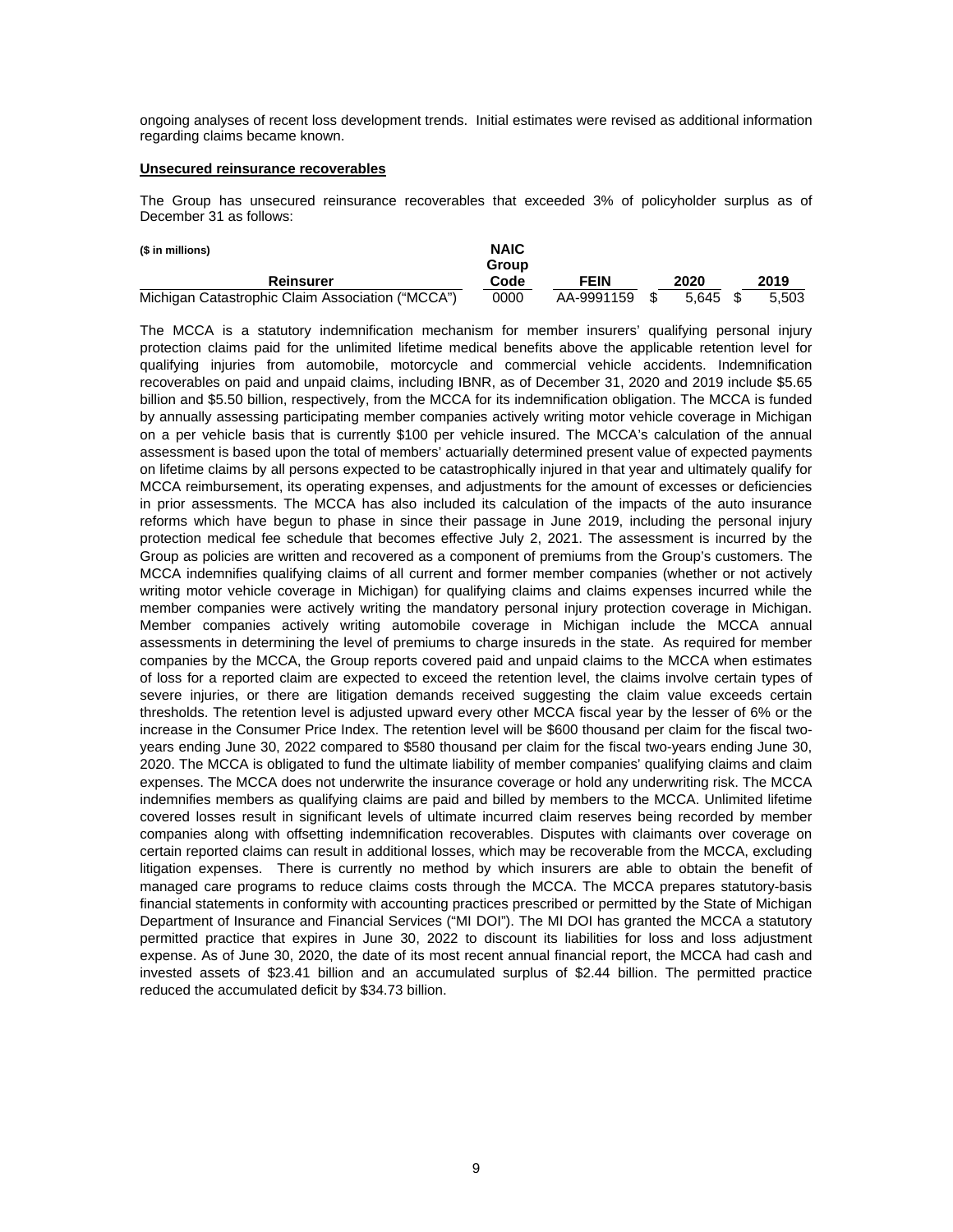# **Capital and surplus**

The following table summarizes the Group's capital position as of December 31:

| (in millions)                                 |   | 2020   | 2019   |
|-----------------------------------------------|---|--------|--------|
| Common capital stock                          | S | 46     | 46     |
| Gross paid in and contributed surplus         |   | 4.015  | 4.015  |
| Unassigned funds (surplus)                    |   | 16.846 | 15.800 |
| Aggregate write-ins for special surplus funds |   | 22     | 26     |
| Total surplus as regards policyholders        |   | 20.929 | 19.887 |

Total surplus as regards policyholders increased \$1.04 billion or 5%, and was mainly comprised of the following items:

- \$5.97 billion net income in 2020 compared to \$3.75 billion in 2019
- \$396 million change in net unrealized capital loss in 2020 compared to \$1.32 billion unrealized capital gain in 2019
- \$4.46 billion dividends paid to Allstate Holdings in 2020 compared to \$2.74 billion in 2019

# **RESULTS OF OPERATIONS**

| (in millions)<br>Premiums earned                                                                      | \$ | 2020<br>32.004           | \$<br>2019<br>32,155     |
|-------------------------------------------------------------------------------------------------------|----|--------------------------|--------------------------|
| Losses incurred<br>Loss adjustment expenses incurred<br>Other underwriting expenses incurred          |    | 16,996<br>3,297<br>7,986 | 18,404<br>3,564<br>7,998 |
| Total underwriting deductions                                                                         |    | 28,279                   | 29,966                   |
| Net underwriting gain                                                                                 |    | 3,725                    | 2,189                    |
| Net investment income earned<br>Net realized capital gains (losses)                                   |    | 1,703<br>1,298           | 1,749<br>313             |
| Net investment gain                                                                                   |    | 3,001                    | 2,062                    |
| Total other income                                                                                    |    | 101                      | 117                      |
| Net income, after dividends to policyholders but before all<br>other federal and foreign income taxes |    | 6,827                    | 4,368                    |
| Federal and foreign income taxes incurred<br>Net income                                               | S  | 862<br>5,965             | \$<br>616<br>3,752       |

# **Net underwriting gain**

The \$1.54 billion increase in underwriting gain was mostly due to lower auto non-catastrophe losses, increased premiums earned and favorable catastrophe reserve reestimates in personal lines homeowners driven by subrogation settlements, partially offset by Shelter-in-Place Payback premium refunds and higher non-catastrophe losses.

### **Net investment gains**

Net investment gain increased \$940 million, mainly due to gains from equities of \$878 million driven by the company initiative to reduce the equity portfolio by \$4 billion. Due to the market circumstances during the pandemic, assets were strategically sold where an opportunity presented itself.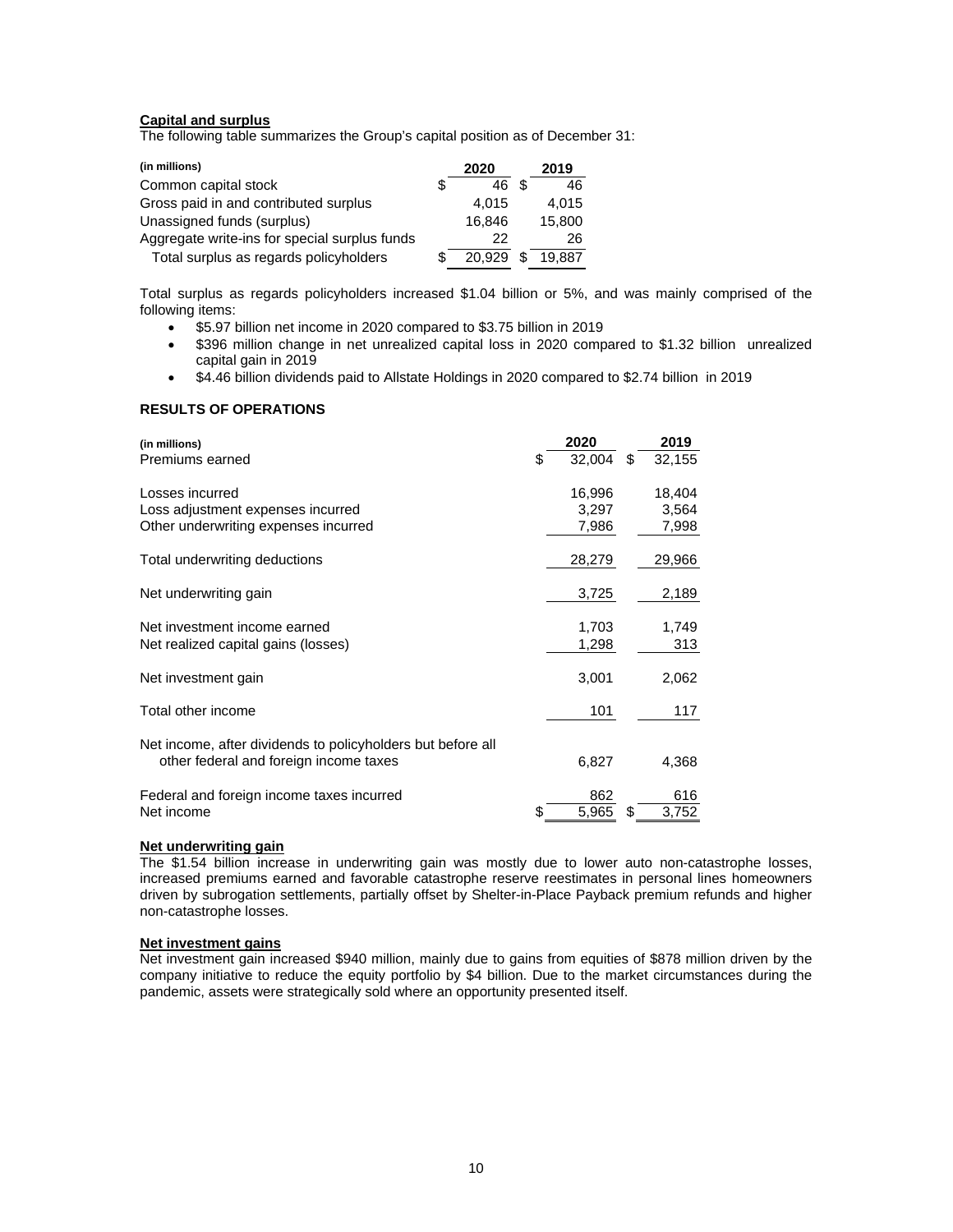# **CASH FLOW AND LIQUIDITY**

The following table summarizes cash flow.

| (in millions)                                                   |     | 2020    |      | 2019     |
|-----------------------------------------------------------------|-----|---------|------|----------|
| Net cash from operations                                        |     | 4.546   | - \$ | 4.264    |
| Net cash from investments                                       |     | (391)   |      | (1.794)  |
| Net cash from financing and miscellaneous sources               |     | (4.369) |      | (2, 121) |
| Net change in cash, cash equivalents and short-term investments | -SS | (214)   | - \$ | 349      |

The Group's operations typically generate substantial cash flows from operations as most premiums are received in advance of the time claim payments are made. Net cash from operations increased in 2020 as a result of a decrease in benefit and loss related payments and commissions, partially offset by the decrease in premiums collected net of reinsurance and an increase in federal and foreign income taxes paid. Lower negative net cash flows from investments in 2020 compared to 2019 were driven by higher investment proceeds, partially offset by higher investments acquired. Higher negative net cash flows from financing in 2020 compared to 2019 were due higher dividends paid to parent and a decrease in securities lending.

### **Dividend restriction**

The ability of AIC, AFCIC, APC, AI, EI, EICA, EIIC, EHAIC, EIC, EPC and ESIC to pay dividends is generally dependent on business conditions, income, cash requirements, receipt of dividends and other relevant factors. More specifically, the Illinois Insurance Code ("Code") provides a two-step process. First, no dividend may be declared or paid except from earned (unassigned) surplus, as distinguished from contributed surplus, nor when the payment of a dividend reduces surplus below the minimum amount required by the Code. Secondly, a determination of the ordinary versus extraordinary dividends that can be paid is formula based and considers net income and capital and surplus, as well as the timing and amounts of dividends paid in the preceding twelve months as specified by the Code. Ordinary dividends to shareholders do not require prior approval of the IL DOI. Dividends are not cumulative. As of December 31, 2020, the maximum ordinary dividend that can be declared and paid in 2021 by AIC, APC, AFCIC, ESIC, EHAIC, EIC, EICA, EI, EPC and EIIC is limited to \$5.95 billion, \$1.8 million, \$1.7 million, \$1.1 million, \$0.1 million, \$0.1 million, \$0.1 million, \$0.1 million, \$0.1 million and \$0.1 million, respectively. Currently, AI cannot declare or pay dividends without the prior approval of the IL DOI because of negative unassigned surplus.

EICMA's ability to pay dividends is dependent on business conditions, income, cash requirements and other relevant factors. Without prior approval of the MA DOI, ordinary dividends to shareholder are limited to \$0.6 million. This amount is formula driven based on capital and surplus, as well as the timing and amount of dividends paid in the preceding twelve months as specified by Massachusetts insurance law. Dividends are not cumulative.

### **Financial strength ratings and outlook**

AIC's most recent financial strength ratings and outlook were A+, Aa3 and AA- from A.M. Best, Moody's and S&P, respectively; all with a stable outlook.

## **Risk-based capital**

The NAIC has a uniform capital adequacy standard, referred to as the risk-based capital ("RBC"), that serves as one of the solvency monitoring regulatory tools to measure and assess the amount of capital that is appropriate for an insurance company to support its overall business operations in consideration of its size and risk profile. The standard utilizes a formula to calculate a company's minimum capital requirement ("company action level RBC") based on the insurance, business, asset, interest rate, market, credit, underwriting and reserving risk associated with its business. There is no regulatory action required if a company maintains the total adjusted capital level greater than the company action level RBC. A RBC model law does, however, mandate four levels of regulatory action based on a company's degree of capital impairment. As of December 31, 2020, the total adjusted capital of each insurer comprising the Group was significantly above the company action level RBC.

## **Insurance Regulatory Information System ("IRIS") ratios**

The NAIC has also developed a set of financial relationships or tests known as the IRIS to assist state regulators in monitoring the financial condition of insurance companies and identifying companies that require special attention or action. The NAIC analyzes financial data provided by insurance companies using prescribed ratios, each with a defined usual range. Additional regulatory scrutiny may occur if a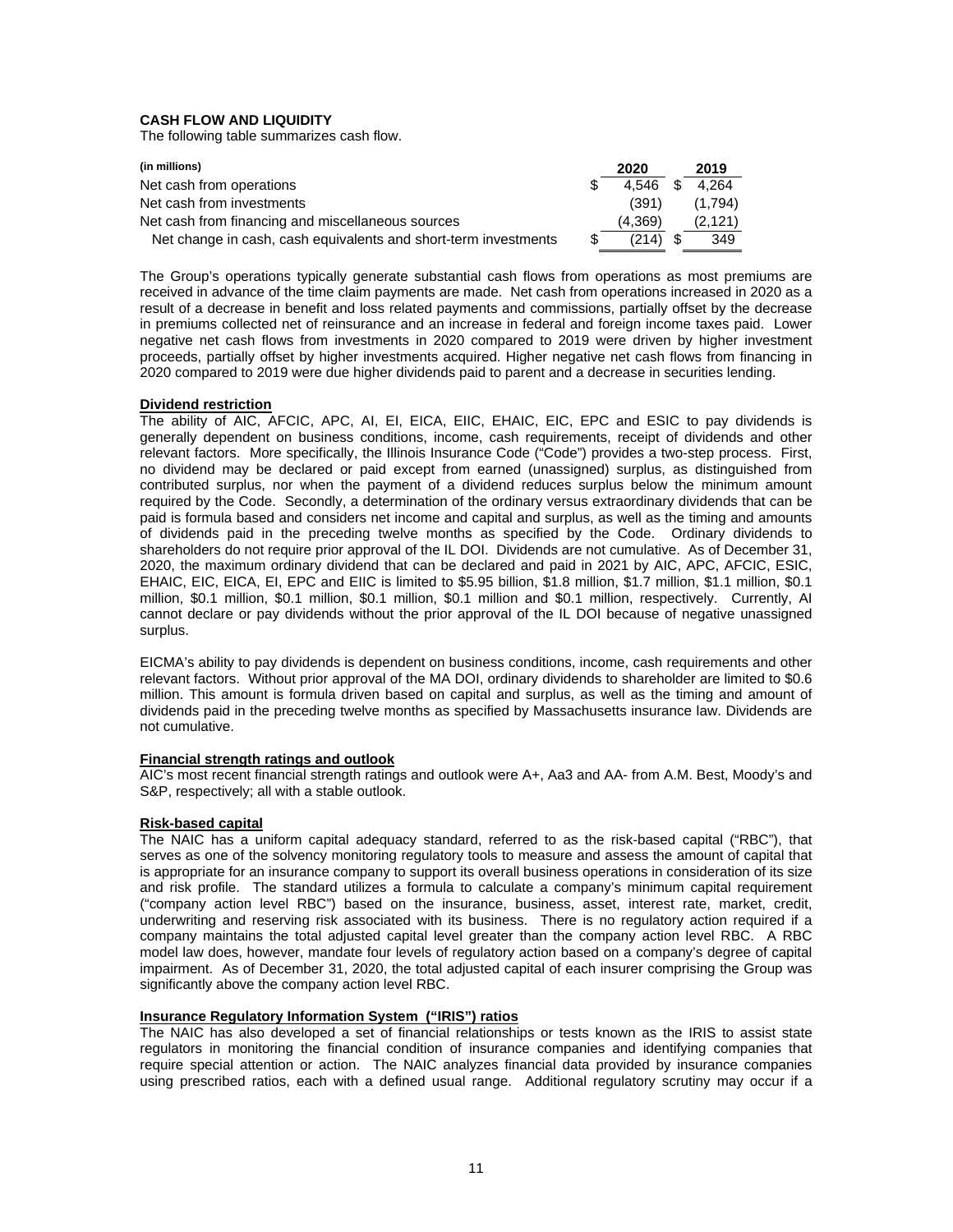company's ratio results fall outside the usual range for four or more of the thirteen ratios. As of December 31, 2020, no insurer comprising the Group had more than three ratios outside the usual range.

### **Unusual or Infrequent Items**

Due to the significant decline in the number of auto accidents caused by mandated stay-at-home orders, other pandemic containment actions and reduced economic activity from the Novel Coronavirus Pandemic or COVID-19 ("Coronavirus), premium refunds were provided to certain policyholders. Auto and certain commercial lines customers received a Shelter-in-Place Payback under the terms of a policy endorsement reducing net premiums written and earned by \$869 million for the six months ended June 30, 2020.

Additionally, the State of California requested that insurers assess the impact of the Coronavirus and issue premium refunds for passenger auto, motorcycle, various commercial lines of insurance as well as other lines. Net premiums written and earned were reduced by \$133 million for the six months ended December 31, 2020.

The Group did not have unusual or infrequent items as of December 31, 2019.

### **Coronavirus**

The Coronavirus resulted in governments worldwide enacting emergency measures to combat the spread of the virus. These measures, which have included the implementation of travel restrictions, governmentimposed shelter-in-place orders, quarantine periods, social distancing and restrictions on large gatherings, have caused material disruption to businesses globally, resulting in increased unemployment, a recession and increased economic uncertainty. Additionally, there is no way of predicting with certainty how long the pandemic might last, including the potential for restrictions being restored or new restrictions being implemented that could result in further economic volatility.

The Coronavirus has affected the Group's operations and depending on its length and severity may continue to significantly affect the Group's results of operations, financial condition and liquidity, including sales of new and retention of existing policies, shared economy demand, claim severity costs, driving behavior and auto accident frequency, investment valuations and returns, and increases in bad debt and credit risk.

The magnitude and duration of the global pandemic and the impact of actions taken by governmental authorities, businesses and consumers, including timing of vaccine distribution, to mitigate health risks create significant uncertainty. The Group will continue to closely monitor and proactively adapt to developments and changing conditions. Currently, it is not possible to reliably estimate the length and severity of the pandemic or its impact to the Group's operations, but the effects could be material and may continue, emerge, evolve or accelerate into 2021.

### **PG&E Corporation and Pacific Gas and Electric Company (together "PG&E") Settlement**

On June 20, 2020, the United States Bankruptcy Court for the Northern District of California confirmed PG&E's Chapter 11 Plan of Reorganization. The Plan of Reorganization included an agreement to resolve insurance subrogation claims arising from the 2017 Northern California wildfires and the 2018 Camp Fire for \$11 billion. AIC was party to the agreement.

On July 1, 2020, PG&E emerged from Chapter 11 and funded the subrogation trust from which distributions will be made to insurers. Insurers have five years from the effective date of the Plan of Reorganization to submit proof of paid losses to the trust prior to the final distribution.

AIC recognized a net underwriting gain of \$444 million, net of expenses and adjustments to reinsurance, related to the subrogation settlement in 2020, which was reflected as follows in the Statement of Income:

| (in millions)                    | <b>Underwriting</b><br>Gain/(Loss) |      |  |  |  |
|----------------------------------|------------------------------------|------|--|--|--|
| Premiums earned                  |                                    | 63   |  |  |  |
| Losses incurred                  |                                    | 393  |  |  |  |
| Loss adjustment expense incurred |                                    | (12) |  |  |  |
| Net underwriting gain            |                                    |      |  |  |  |

The favorable impact to premiums earned was due to reinstatement premiums returned by reinsurers.

As of December 31, 2020, AIC had received distributions from the trust representing approximately 80% of the expected recovery.